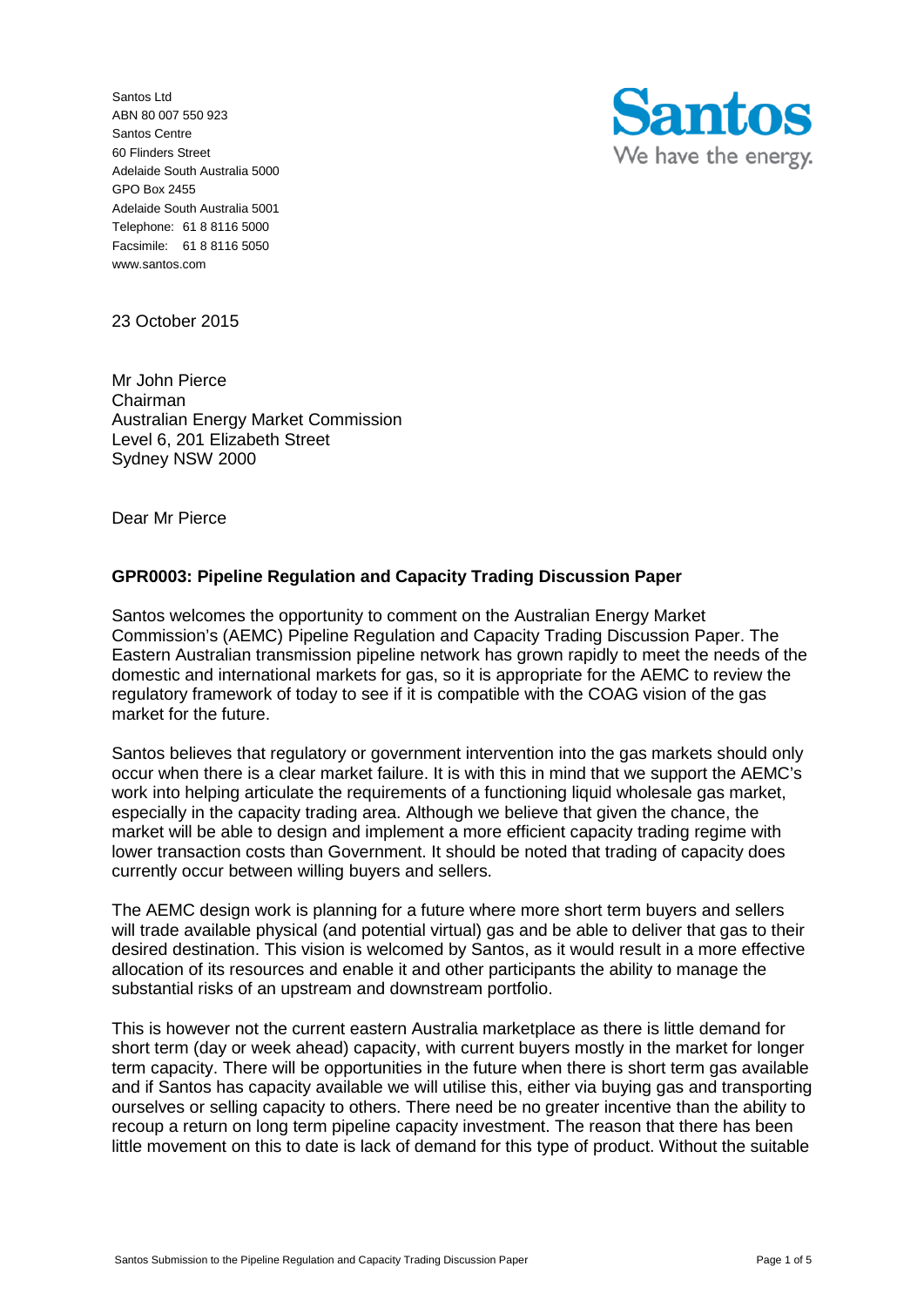demand there is little incentive for the industry to spend its finite resources on developing the market place, when there are other priorities at hand.

This AEMC review enables the market to focus on the preferred future market design for all stakeholders as well as identifying who is best placed to progress the improvement areas. Santos believe there is a role for both industry and government to play, although we have a preference for industry led initiatives where possible.

This submission responds to specific areas Santos believes are important for the AEMC to consider when assessing the pipeline regulatory frameworks and capacity trading design options for eastern Australia.

### **Approach A – Facilitate trading between parties**

Santos is supportive of any actions that would assist the facilitation of trading between parties, although believes that this should be industry-driven as it will result in a more efficient and targeted outcome. The approach could include some process or timing oversight from AEMC or other agency - if there was concern that industry would not be able to deliver in a timeframe that was deemed appropriate. It would be prudent to implement these initiatives and analyse the results prior to implementing the more onerous mechanisms outlined in approach B.

#### *Standardisation of capacity rights*

Santos is supportive of the development of short term pipeline capacity contracts. It is envisaged that these contracts would largely be used to facilitate secondary market trading of capacity, therefore should be used by both shippers and pipeline owners alike. Further review of specific areas of longer term GTA's to ensure there is a satisfactory coverage of risk would be required prior to any agreement on the final terms.

These standardised contracts would not replace the need for existing longer term bilateral GTAs, but would help to reduce transaction costs associated with individually negotiated contracts for short term capacity trading.

# *Pipeline owners offering spare firm capacity*

Santos agrees that pipeline owners should have an open process to offer any firm capacity. It is our understanding that this has occurred in the recent past and we support pipeline owners continuing this practise. An auction or similar would enable the capacity to be purchased by those who value it most - ensuring an efficient allocation of resources.

#### *Information about available capacity trades to be published through a bulletin board*

Recording short term capacity trades that use a standardised contract is a valuable piece of information that would assist in the development of a liquid secondary trading capacity market. Any on-line or centralised market place where capacity can be traded should publish these trades in real or near to real time. The establishment of this market place should assist those who have an interest in the short term market to congregate. Whilst there may not appear to be demand for this short term capacity trading today, in the future this may facilitate efficient trading.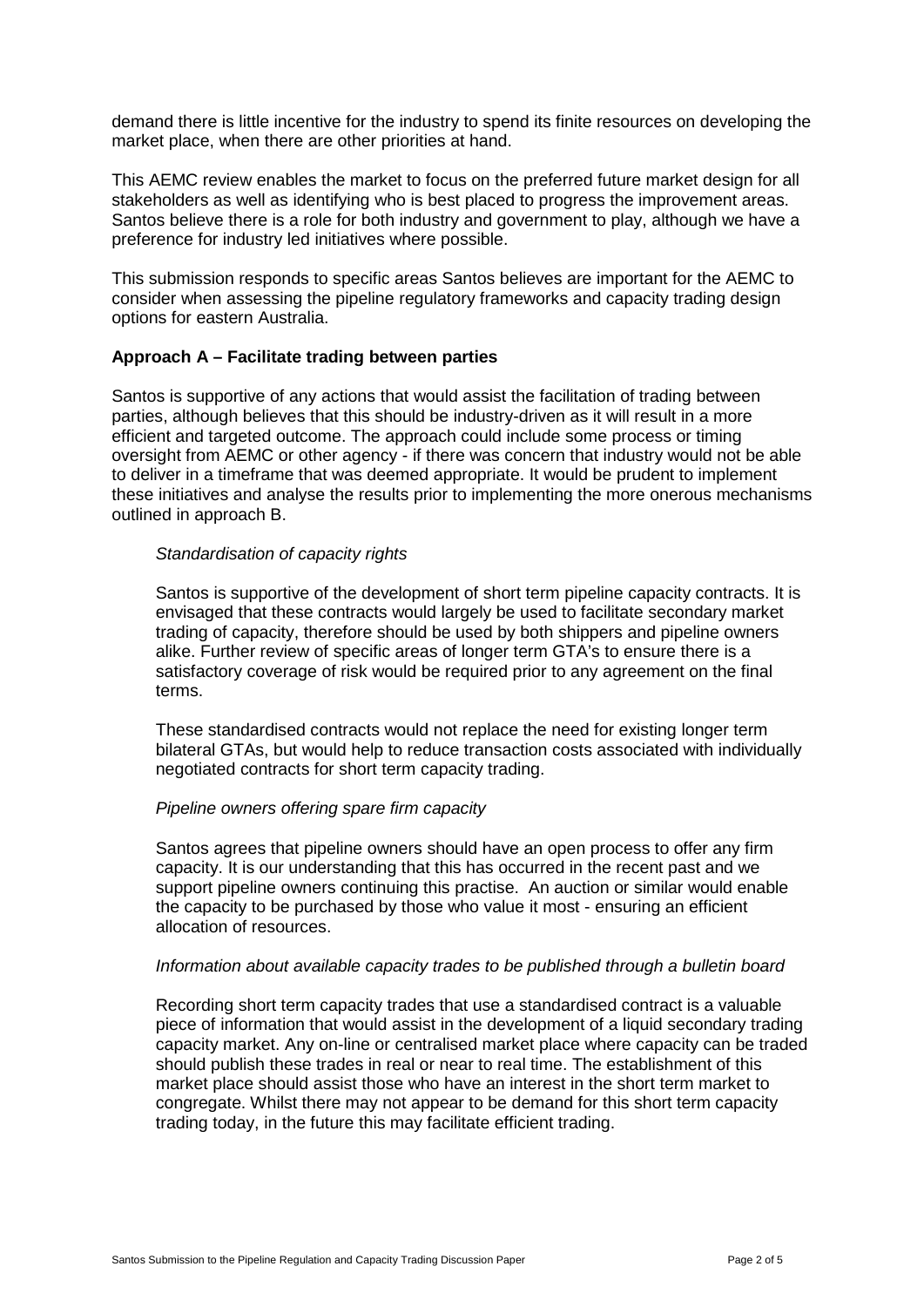Santos also believes that short term capacity has different risks, terms and pricing to longer term GTAs. As such, it would not be appropriate to list longer term bilateral transactions on a bulletin board focused on the short term capacity trading markets.

#### *Voluntary surrender of capacity mechanism*

Santos believes that the voluntary surrender of capacity to pipeline owners as outlined in the discussion paper would not be of value in the Australian context. There would seem to be little incentive for the pipeline owner to sell excess capacity to another shipper, especially if the existing shipper is already contracted to purchase it and if the pipeline owner is able to contract additional capacity. We believe shippers are in a good position to facilitate the on-sale its own excess capacity. This does not preclude the shipper from offering it back to the pipeline owner if they believe they are in a better position to on-sell.

# **Approach B – improve the incentives of capacity holders in the provision of capacity**

Capacity holders have a natural financial incentive to be able to sell any excess capacity to other market participants who are willing to pay a fair and reasonable price at mutually agreeable terms. Short term capacity trading benefits all market participants, those who have excess capacity on a day are able to recoup some of their investment and those who require capacity are able to bid on and move traded gas to their desired destination.

In Santos' experience there is not an issue with shippers "hoarding" capacity as identified in the discussion paper, rather that capacity is required to underwrite shippers' risk management strategies. Specifically, shippers are required to purchase sufficient contracted capacity to manage their own risks and exposure, which include: requirements for gas retailers to meet either a 1 in ten year peak demand event or to meet the contracted MDQ flexibility in customer GSAs; or for gas fired power generators to ensure they can call capacity when required to meet an increase in NEM demand. As illustrated in these two examples, unutilised capacity does not necessarily correspond to capacity hoarding, but rather effective risk management.

It is also important to note that "Approach B" and the mechanisms explored within is dependent on the wholesale gas market design outcomes outlined in the AEMC's previous discussion paper. The outcomes for this approach in a physical hub compared to a virtual hub differ greatly. However much of what is explored in this discussion paper is based on and referenced to the current eastern Australia wholesale gas market design. Therefore further analysis will be required on each of these mechanisms explored in "Approach B" once the recommended wholesale market designs are established.

# *Oversell and buyback*

The oversell and buy back (**OS&BB**) mechanism as detailed in the discussion paper appears to be a mechanism worthy of further investigation. There do appear to be some significant costs associated with this mechanism, which will require further analysis to ensure that it provides net benefits. However the ability to balance the existing firm shipper's requirements with the objective of full utilisation of existing infrastructure has merit.

Transitional issues will also require further assessment. Santos believes that existing firm shippers should maintain their existing property rights in full. Therefore if there was ever the requirement for a curtailment, the existing firm capacity rights holders should not be affected, rather those parties that participated in the OS&BB to access their capacity would have their capacity curtailed. In becoming a firm shipper on a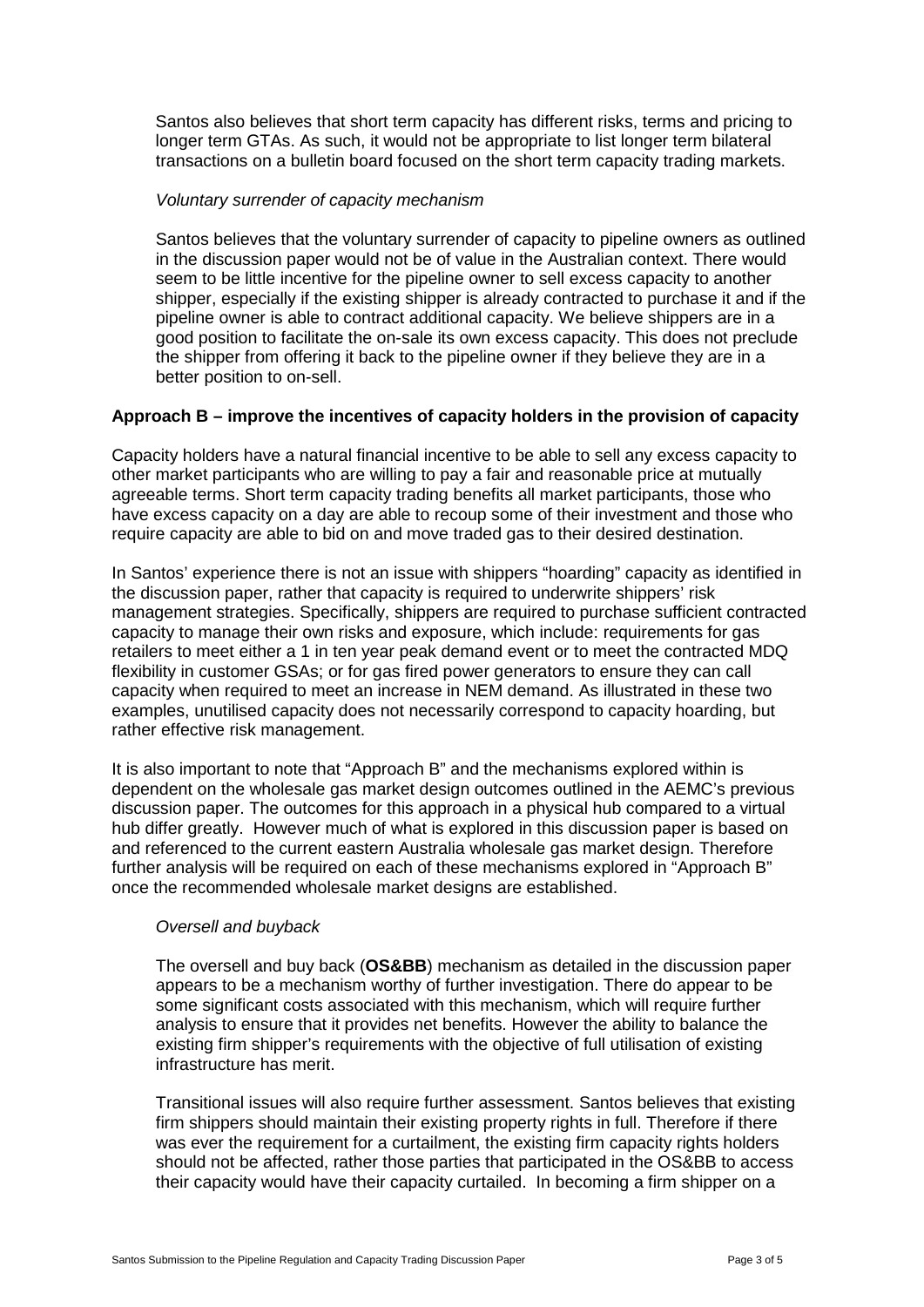pipeline, Santos has underwritten the initial investment in the pipeline and this benefit to subsequent shippers should be recognised in transition arrangements.

This OS&BB mechanism is not a quick win, rather something that requires significant review, regulation and oversight. However Santos supports further consideration of the benefits and costs of this as it does appear to help meet the COAG vision while maintaining existing capacity rights.

#### *Firm day-ahead use-it-or-lose-it*

Shippers are required to purchase sufficient capacity to meet contractual requirements, including flex or in the case of gas fired power generators, to anticipate the need for a spike in the electricity demand or shortfall of supply. These conditions are not always easily predictable, so often it is prudent to manage the risk of these events closer to the time. Ultimately this approach will reduce the ability of a Shipper who sells a delivered product to respond to an intra-day nomination from its customer.

Firm day-ahead use-it-or-lose-it removes the ability for the existing shipper to on sell this capacity at the time when they are in a position to more accurately determine their next day firm requirements, resulting in the loss of opportunity and potential revenue.

#### *Long-term use-it-or-lose-it*

Santos has not experienced a major issue with long term capacity in eastern Australia. Much of the underutilisation of major pipelines is due to the requirement for gas retailers to manage risk limits set by company boards. These risk limits require the ability to supply gas in period when there is a 1 in 10 year peak demand event. This requirement then drives the commodity as well as the pipeline capacity procurement strategies. Any requirement to mandate the removal of capacity may result in security of supply issues effectively making the retailer of gas unable to guarantee supply to its customers if a peak demand event occurs. This could result in significant financial loss to energy providers which would require compensation.

Also as previously mentioned gas fired peaking generation will require access to gas and pipeline capacity to ensure they can maximise their opportunities in the dynamic National Electricity Market (**NEM**). These peaking generators may only be utilized a few times per year, therefore it is essential that they have the ability to call on their capacity when needed. There will be situations where a peaking generator has contracted firm capacity, as it is the only way to guarantee access when required. Long-term use-it-or-lose-it, as per the definition in the discussion paper, would result in the peaking generator losing their capacity, which is not a desirable outcome.

Some of these outcomes are borne from the vanilla nature of the current GTAs. This is due to pipeline owners' general preference for long term contracting to eliminate risk for their investment. There has been little creative structuring that would result in bringing together parties, to share the existing capacity. Achieving an optimal outcome may require further bilateral negotiations and bespoke contracts, as each may have different risk profiles.

#### *Reserve capacity for short term trades*

Santos does not support the forced reservation of capacity for the use in short term trading. Reserving capacity for short term trades in isolation, will most likely result in the price of the remaining firm capacity increasing to cover the uncertain return for the